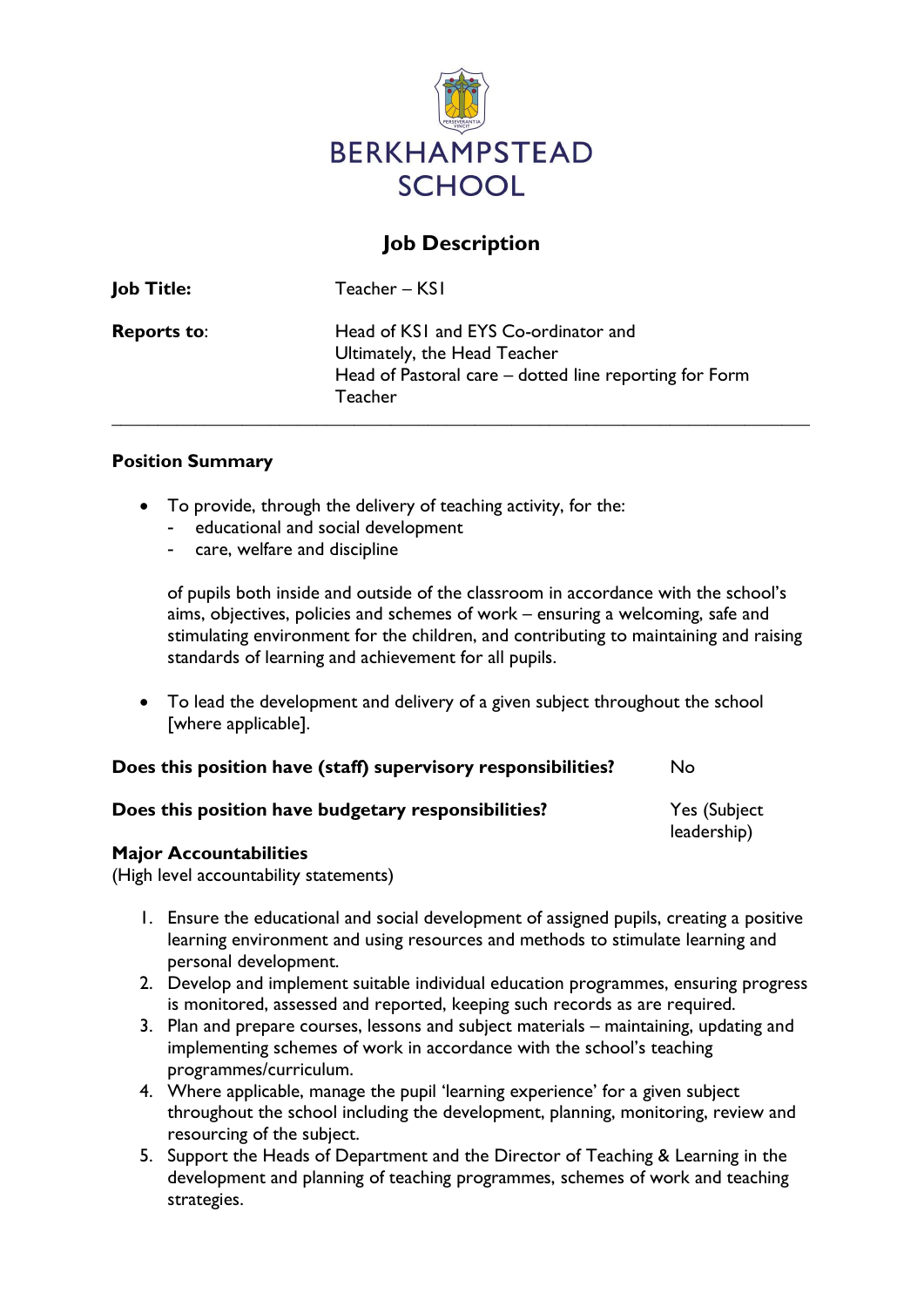

- 6. Maintain pupil records and liaise with parents promptly and effectively regarding progress and needs.
- 7. Ensure the effective use of classroom support/teaching assistants.
- 8. Be alert to issues of safeguarding children and child protection; promote the welfare and safety of pupils and report any child safety/protection concerns to the Key Stage 1 Co-ordinator and Head of Pastoral Care immediately, adhering to safeguarding policies, procedures and practices.
- 9. Support other members of staff in implementing schemes of work as required. Supervise, and so far is as practicable, teach pupils whose teacher is not available to teach them as required by the Head teacher.
- 10. Supervise pupils at breaks, play and lunchtime promoting good manners and behaviour, and personal hygiene.
- 11. Maintain good order, behaviour and discipline among pupils and safeguard their health and safety inside the classroom and when engaged in school activities elsewhere in accordance with the school's procedures .
- 12. Liaise with the SENCo over the assessment and provision of support for children with learning difficulties. Work with other professionals such as speech therapists and occupational therapists as necessary.
- 13. Arrange pupil trips and visits to support the curriculum, accompanying and supervising children on such activities and outings.
- 14. Assist with and participate in the provision of games and extra-curricular activities as required and appropriate.
- 15. Maintain own knowledge of subject developments and teaching methods in order to maintain a high level of professional competence. Participate in professional development and training as reasonably required.
- 16. Be proactive in matters relating to health and safety with respect to pupils, staff, parents and visitors.
- 17. As a member of the staff team, contribute to and nurture a positive and professional working environment, role modeling adherence and commitment to the aims and ethos of the school and it's codes of conduct.
- 18. Undertake other professional duties that may be reasonably required e.g. staff meeting attendance, open days.
- 19. Undertake other reasonable duties or requests from time to time as requested by the Head teacher.

## Role Attributes

(Skills/Competencies/Behaviours – descriptor and explanation)

- Interpersonal Skills: Gets on with different types of people and interacts well with people at all levels. Is insightful about others ; seeking to understand other people's views, and adapts own approach accordingly.
- Communication Skills: Listens effectively. Communicates clearly and consistently both verbally and in writing, adapting content to the task and audience.
- Collaboration & Teamwork: Works co-operatively to shared objectives involving others when generating ideas, solving problems or making decisions. Is open to sharing best practice, information, ideas and solutions.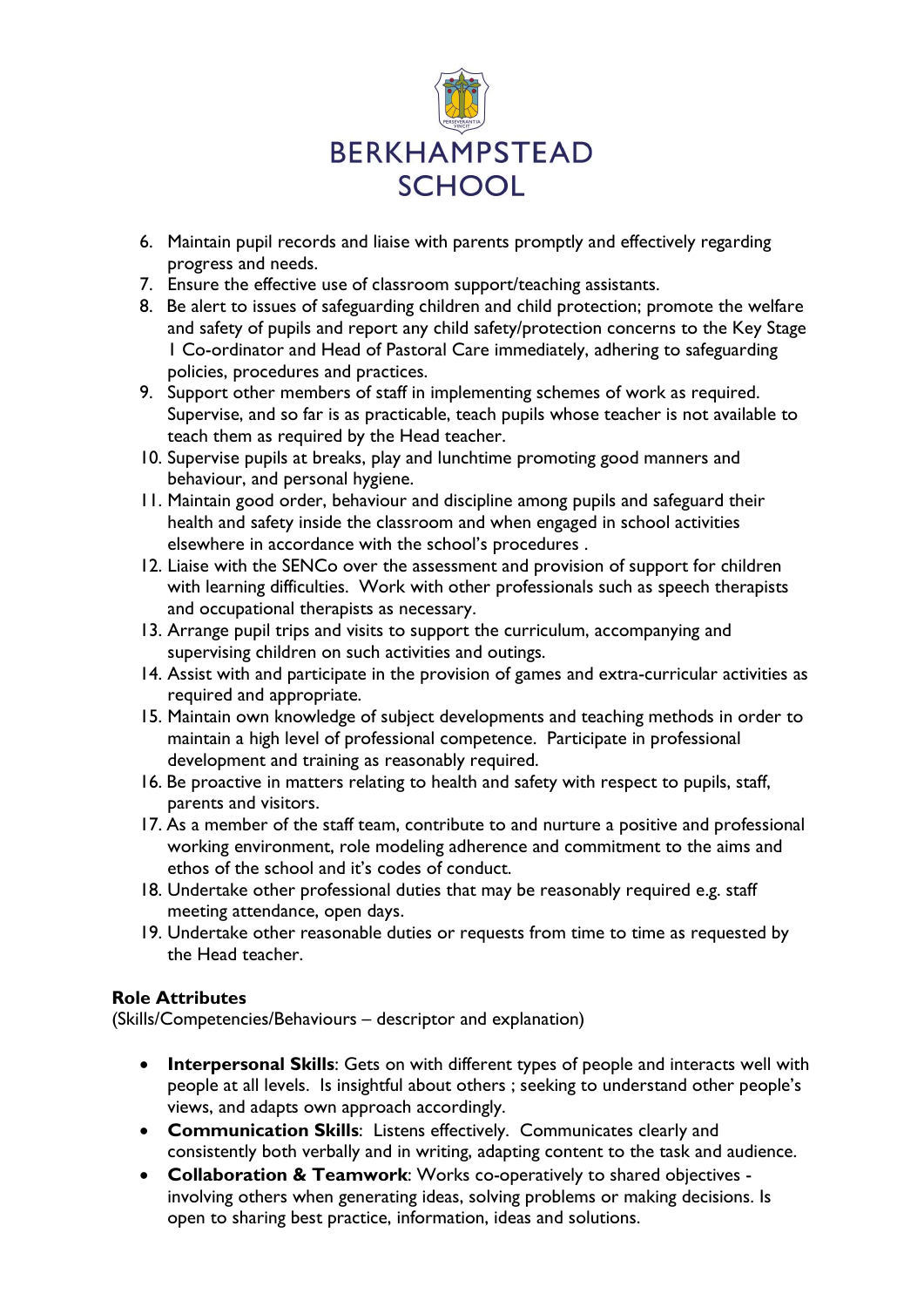

- Quality Commitment: Wants to do the best they can; setting high work standards for self and others. Seeks to understand the needs and priorities of others. Responds flexibly to changing requirements.
- Planning & Organisation: Manages time effectively. Develops effective procedures. Focuses on the right things, balancing conflicting priorities and meeting deadlines.
- Resilience: Keeps calm and in control in difficult and/or stressful situations. Is resourceful, flexible and optimistic when tackling challenging obstacles. Remains motivated and productive during periods of change or when under pressure.
- Confidentiality & Integrity: Respects and shows consideration for others. Builds a climate of trust and openness. Deals with information confidentially and with discretion.
- Technical expertise & knowledge: Applies a high level of technical expertise and experience to enhance job performance. Maintains and updates own technical knowledge. Is a respected and credible practitioner in own field.

### Position Prerequisites

(e.g. Qualifications, experience)

- Educated to degree (honours) level or equivalent
- Must have an appropriate teaching qualification or relevant teaching experience
- Previous experience of working with children, whether in a teaching environment or otherwise, is highly desirable.
- Basic knowledge of First Aid and Health & Safety
- ICT skills at basic level or beyond

This job description is not necessarily a comprehensive definition of the role and the job holder may be directed to undertake other such tasks or duties, which may be reasonably given to him/her from time to time. It may be subject to modification or amendment at any time after consultation with the post holder.

The School is committed to safeguarding and promoting the welfare of children and young people and expects all staff and volunteers to share this commitment.

Applicants will be required to undergo child protection screening appropriate to the post, including checks with past employers and the Disclosure and Barring Service (DBS).

The safeguarding responsibilities of the post include: Being alert to issues of safeguarding children and child protection; promote the welfare and safety of pupils and report any child safety/protection concerns to the Head of Department and Head of Pastoral Care immediately, adhering to safeguarding policies, procedures and practices.

The post is exempt from the Rehabilitation of Offenders Act 1974 and the School is therefore permitted to ask job applicants to declare all convictions and cautions (including those which are "spent" unless they are "protected" under the DBS filtering rules) in order to assess their suitability to work with children."